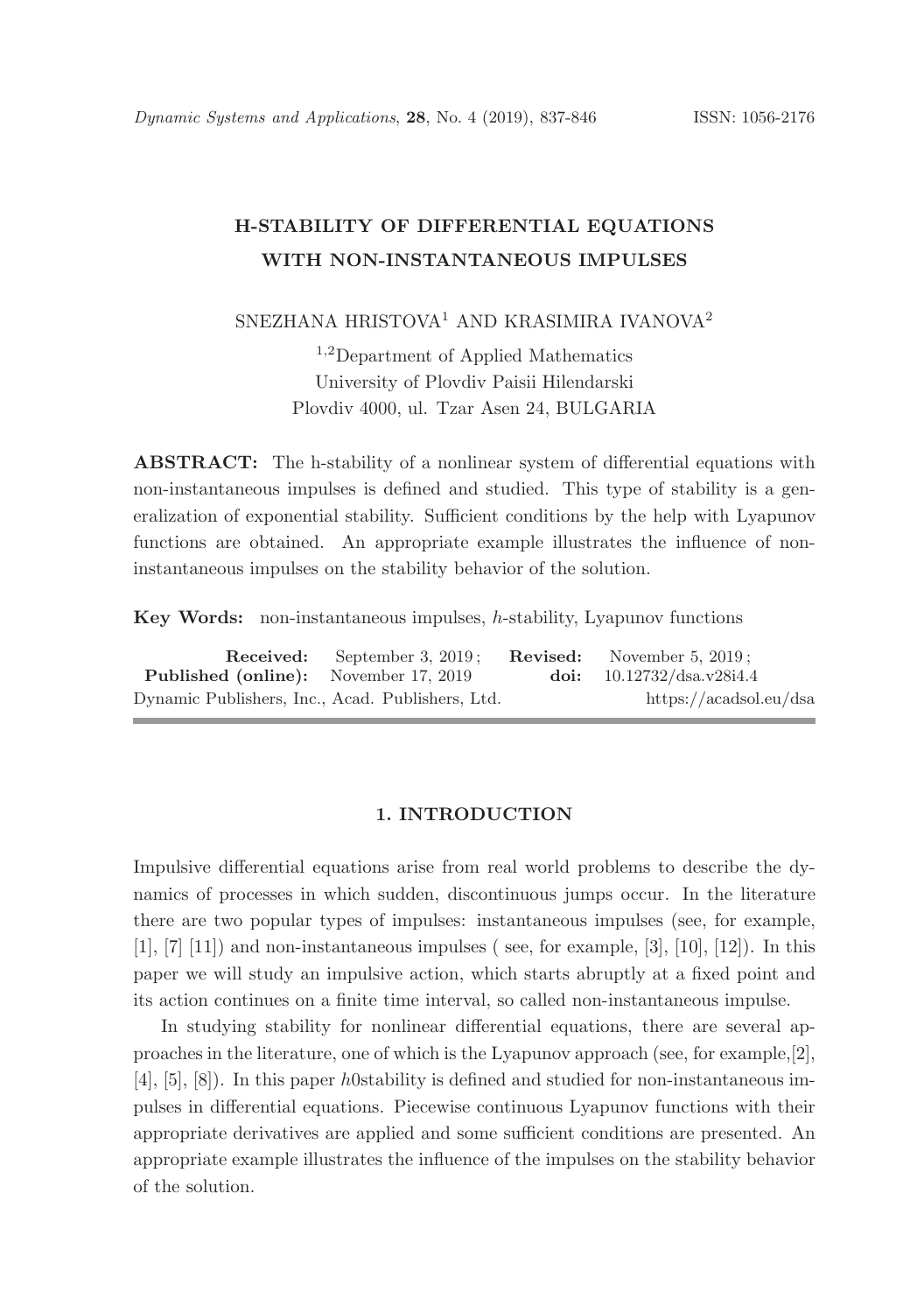# 2. NON-INSTANTANEOUS IMPULSES IN DIFFERENTIAL EQUATIONS

In this paper we will assume both sequences  $\{t_k\}_{k=1}^{\infty}$ ,  $\{s_k\}_{k=0}^{\infty}$ :  $0 \le s_k < t_{k+1} \le s_{k+1}$ ,  $\lim_{k\to\infty} t_k = \infty$  are given. Let  $t_0 \in [0, s_0] \cup_{k=1}^{\infty} [t_k, s_k]$  be the given initial time. Without loss of generality we can assume  $t_0 \in [0, s_0)$ .

Consider the initial value problem (IVP) for the nonlinear non-instantaneous impulsive differential equation (NIDE)

$$
x'(t) = f(t, x) \text{ for } t \in (t_k, s_k], \ k = 0, 1, ...,
$$
  
\n
$$
x(t) = \phi_k(t, x(s_k - 0)) \text{ for } t \in (s_k, t_{k+1}], \ k = 0, 1, 2, ...,
$$
  
\n
$$
x(t_0) = x_0,
$$
\n(1)

where  $x_0 \in \mathbb{R}^n$ ,  $f: \bigcup_{k=0}^{\infty} [t_k, s_k] \times \mathbb{R}^n \to \mathbb{R}^n$ ,  $\phi_k: [s_k, t_{k+1}] \times \mathbb{R}^n \times \mathbb{R}^n \to \mathbb{R}^n$ ,  $(k = 0, 1, 2, 3, \ldots).$ 

**Definition 1.** The intervals  $(s_k, t_{k+1}], k = 0, 1, 2, \ldots$  are called *intervals of non* -instantaneous impulses for NIFrDE (1) and the functions  $\phi_k(t, x, y)$  are called non -instantaneous impulsive functions for NIFrDE (1).

**Remark 1.** If  $t_k = s_{k-1}, k = 1, 2, \ldots$  then the intervals  $(s_{k-1}, t_k]$  are empty sets and the IVP for NIDE (1) reduces to an IVP for impulsive fractional differential equations with impulses at points  $t_k, k = 1, 2, \ldots$ .

We will use the initial value problem for ordinary differential equations (ODE) of the type

$$
x'(t) = f(t, x) \text{ for } t \in [\tau, s_p], \quad x(\tau) = \tilde{x}_0,
$$
\n
$$
(2)
$$

where  $\tau \geq p, p = \min\{k : \tau < s_k\}, \tilde{x}_0 \in \mathbb{R}^n$ .

The solution of the IVP for NIDE (1) is given by

$$
x(t) = x(t; t_0, x_0) =
$$
  
\n
$$
\begin{cases}\nX_k(t), & \text{for } t \in (t_k, s_k], \ k = 0, 1, 2, ..., \\
\phi_k(t, X_k(s_k - 0)), & \text{for } t \in (s_k, t_{k+1}], \ k = 0, 1, 2, ... \n\end{cases}
$$
\n(3)

where

-  $X_0(t)$ ,  $t \in (t_0, s_0]$  is the solution of IVP for ODE (2) with  $\tau = t_0$  and  $\tilde{x}_0 = x_0$ ;

-  $X_k(t)$ ,  $t \in (t_k, s_{k+1}], k = 1, 2, \ldots$ , is the solution of IVP for ODE (2) with  $\tau = t_k$  and  $\tilde{x}_0 = \phi_{k-1}(t_k, X_{k-1}(s_{k-1} - 0)).$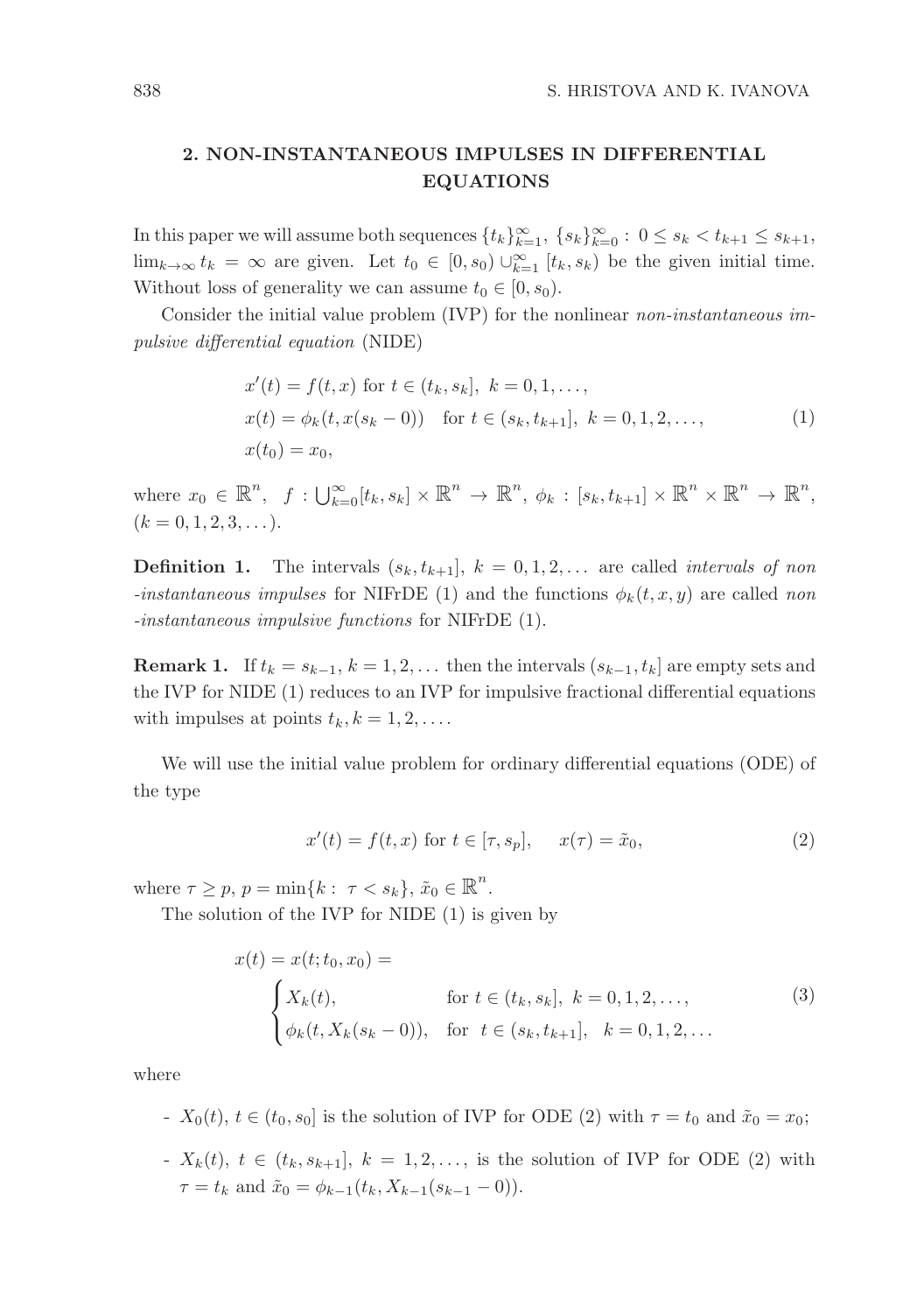The solution  $x(t; t_0, x_0), t \geq t_0$  of (1) satisfies the following system of integral and algebraic equations

$$
x(t) = \begin{cases} x_0 + \int_{t_0}^t f(s, x(s))ds \text{ for } t \in [t_0, s_0], \\ \phi_{k-1}(t_k, x(s_{k-1} - 0)) + \int_{t_k}^t f(s, x(s))ds \\ \text{for } t \in [t_k, s_{k+1}], \ k = 1, 2, ... \\ \phi_k(t, x(s_k - 0) \text{ for } t \in (s_k, t_{k+1}], \ k = 0, 1, 2, .... \end{cases}
$$
(4)

**Remark 2.** Note the right side part  $f(t, x)$  of NIFrDE (1) can be defined only on the intervals without impulses, i.e. for  $t \in \bigcup_{k=0}^{\infty} [t_k, s_k]$ .

## 3. DEFINITIONS AND NOTATIONS

We will generalize the h-stability concept to non-instantaneous impulsive systems of differential equations.

**Definition 2.** The system of NIDE (1) is called uniform h-system if there exist constants  $c \geq 1, \delta > 0$  and a function  $h \in C(\mathbb{R}_+, (0, \infty))$  such that for any initial time  $t_0 \in [0, s_0) \cup_{k=1}^{\infty} [t_k, s_k)$  and any initial value  $x_0 : ||x_0|| < \delta$  the inequality

$$
||x(t)|| \le c||x_0||h(t)h^{-1}(t_0), \quad t \ge t_0
$$
\n<sup>(5)</sup>

holds, where  $x(t) = x(t; t_0, x_0)$  is a solution of (1) and  $h^{-1}(t) = \frac{1}{h(t)}$ .

If the function  $h(t)$  is bounded, then the system f NIDE (1) is called uniformly h-stable.

If the inequality (5) is satisfied for all  $x_0 \in \mathbb{R}^n$  then the system of f NIDE (1) is called globally uniformly h-stable.

We will introduce class  $\Lambda^{NI}(\Omega,\mathbb{R}_+)$  of Lyapunov functions.

**Definition 3.** We will say that the function  $V(t,x) : J \times \mathbb{R}^n \to \mathbb{R}_+$ ,  $J \subset \mathbb{R}_+$ , belongs to class  $\Lambda^{NI}(J,\mathbb{R}_+)$  if

1.  $V(t, x)$  is a continuous function for  $t \in J \cap \left( [0, s_0] \cup_{k=1}^{\infty} (t_k, s_k] \right), x \in \mathbb{R}^n$ ;

2. Function  $V(t, x)$  is Lipschitz with respect to its second argument.

Let  $V \in \Lambda^{NI}(\Omega, \mathbb{R}_+)$ . For any  $t \in J \cap \left(\bigcup_{k=0}^{\infty} (t_k, s_k)\right)$  we define the derivative of V with respect to NIDE  $(1)$  is

$$
D_{+}V(t,x) = \lim_{h \to 0^{+}} \sup \frac{1}{h} [V(t+h, x+hf(t, x)) - V(t, x)].
$$
\n(6)

We say condition (H) is satisfied if :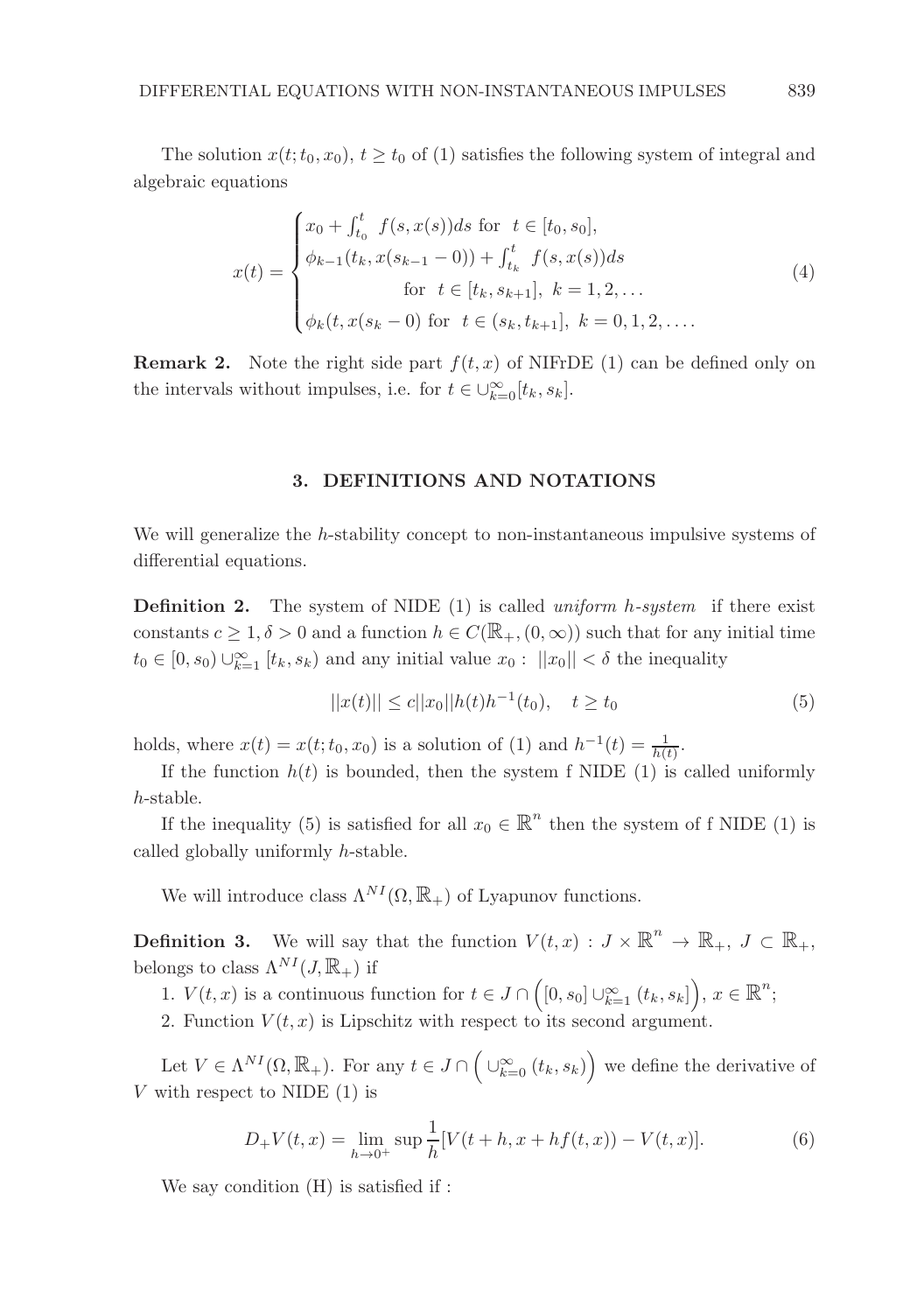(H1) The function  $f \in C([0, s_0] \cup_{k=1}^{\infty} [t_k, s_k] \times \mathbb{R}^n, \mathbb{R}^n)$  is such that for any initial point  $(\tilde{t}_0, \tilde{x}_0) \in [0, s_0] \cup_{k=1}^{\infty} [t_k, s_k] \times \mathbb{R}^n$  the IVP for the system of ODE (2) with  $\tau = \tilde{t}_0$  has a solution  $x(t; \tilde{t}_0, \tilde{x}_0) \in C^1([\tilde{t}_0, s_p], \mathbb{R}^n)$  where  $p = \min\{k : \tilde{t}_0 < s_k\}.$ 

(H2) The functions  $\phi_k \in C([s_k, t_{k+1}] \times \mathbb{R}^n, \mathbb{R}^n)$ ,  $k = 0, 1, 2, \ldots$ .

## 4. MAIN RESULTS

Lyapunov direct method allows us to determine the stability of a system without explicitly integrating the differential equation. This method is a generalization of the idea that if there is an appropriate function of a system that satisfies certain conditions, then we can deduce the stability of this system. We will obtain some sufficient conditions for h-stability for differential equations with non-instantaneous impulses applying Lyapunov functions from the class  $\Lambda^{NI}(\Omega,\mathbb{R}_+)$ . These results are a generalization of the results for exponential stability obtained in [9]

We will use the following result for the IVP for ODE (2):

Lemma 1. Let the following conditions be satisfied:

- 1. The function  $f \in C([\tau, s_p], D)$  and  $x(t) \in C([\tau, s_p], D)$  is a solution of the initial value problem (2) where  $D \subset \mathbb{R}^n$ .
- 2. The function  $V(t, x): [\tau, s_p] \times D \to \mathbb{R}_+$ , be a continuous function and locally Lipschitz w.r.t. x and

(i) 
$$
\alpha_1 ||x||^a \le V(t, x) \le \alpha_2 ||x||^a
$$
 for  $t \in [\tau, s_p]$ ,  $x \in D$ ,

$$
(ii) \qquad D_{+}V(t,x) \le h'(t)h^{-1}(t)V(t,x) \text{ for } t \in [\tau,s_p], x \in D
$$

hold where  $\tau \geq 0$ ,  $p = \inf\{k : \tau \leq s_k\}$ ,  $\alpha_1, \alpha_2, a$  are arbitrary positive constants, the function  $h \in C^1([\tau, s_p], (0, \infty))$  and  $D_+ V(t, x)$  is defined by (6) for  $t \in$  $[\tau, s_p], x \in D.$ 

Then

$$
||x(t)|| \leq \sqrt[\alpha]{\frac{\alpha_2}{\alpha_1}} ||\tilde{x_0}|| \frac{\sqrt[\alpha]{e^{\ln(h(t))}}}{\sqrt[\alpha]{e^{\ln(h(\tau))}}}, \quad t \in [\tau, s_p].
$$
 (7)

*Proof.* Define the function  $w(t) = V(t, x(t))$ ,  $t \in [\tau, s_p]$ . From Eq. (6) we get for the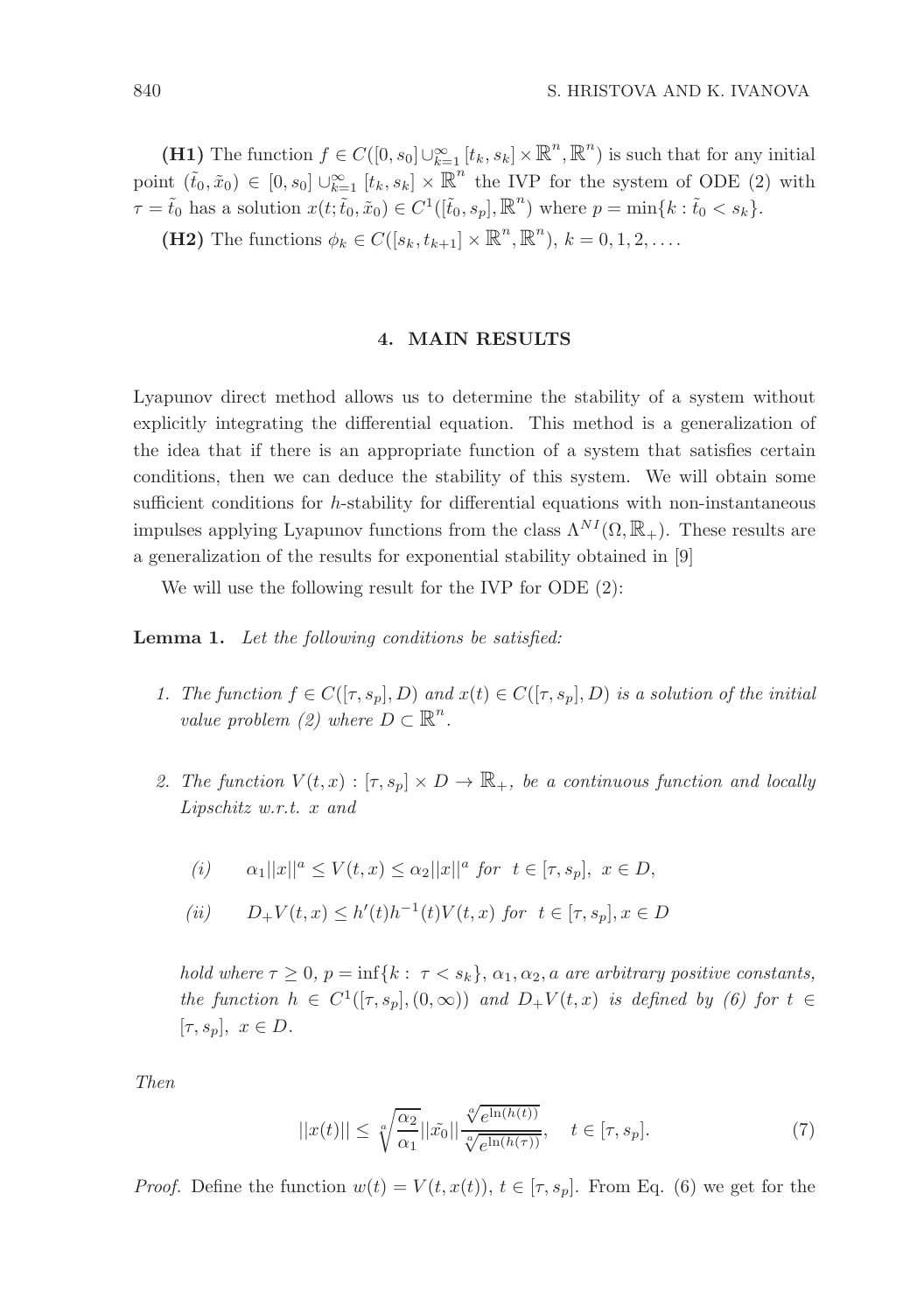Dini derivative

$$
D_{+}w(t) = \lim_{h \to 0^{+}} \sup \frac{1}{h} [w(t+h) - w(t)]
$$
  
\n
$$
= \lim_{h \to 0^{+}} \sup \frac{1}{h} \Big( \big( V(t+h, x(t+h)) - V(t+h, x(t) + hf(t, x(t))) \big) + \big( V(t+h, x(t)) + hf(t, x(t)) \big) - V(t, x(t)) \Big) \Big)
$$
  
\n
$$
\leq D_{+}V(t, x(t)) + L \lim_{h \to 0^{+}} \sup \Big| \frac{x(t+h) - x(t)}{h} - f(t, x(t)) \Big|
$$
  
\n
$$
= D_{+}V(t, x(t)) + L \lim_{h \to 0^{+}} \sup \sqrt{\sum_{i=1}^{n} \Big( \frac{x_i(t+h) - x_i(t)}{h} \Big) - f_i(t, x(t)) \Big)^2}
$$
  
\n
$$
\leq D_{+}V(t, x(t)) + L \sqrt{\sum_{i=1}^{n} \lim_{h \to 0^{+}} \sup \Big( \frac{x_i(t+h) - x_i(t)}{h} - f_i(t, x(t)) \Big)^2}
$$
  
\n
$$
= D_{+}V(t, x(t)) \leq h'(t)h^{-1}(t)w(t).
$$
 (11)

Therefore, applying  $\int_{\tau}^{t} h'(s)h^{-1}(s)ds = \int_{\tau}^{t} h^{-1}(s)dh(s) = \ln(h(t)) - \ln(h(\tau))$  and condition (i) we obtain

$$
w(t) \le w(\tau) e^{\int_{\tau}^{t} h'(s)h^{-1}(s)ds} \le V(\tau, \tilde{x_0}) \frac{e^{\ln(h(t))}}{e^{\ln(h(\tau))}} \le \alpha_2 ||\tilde{x_0}||^a \frac{e^{\ln(h(t))}}{e^{\ln(h(\tau))}}.
$$
 (9)

Inequality (9) and condition (i) proves the validity of (7).

We will obtain some sufficient conditions for the h-stability of NIDE  $(1)$ .

Theorem 1. Let the following conditions be satisfied:

- 1. Condition (H) is satisfied.
- 2. The function  $V(t, x)V \in \Lambda^{NI}(\mathbb{R}_+, \mathbb{R}_+), V(t, 0) = 0$  for  $t \geq 0$  and such that
	- (i)  $\alpha_1 ||x||^a \le V(t,x) \le \alpha_2 ||x||^a$  for  $t \in [0, s_0) \cup_{k=1}^{\infty} [t_k, s_k), x \in \mathbb{R}^n$  where  $p = \min\{k : \tau < s_k\}, \, \alpha_1, \alpha_2 : \alpha_1 < \alpha_2 \text{ and a are positive numbers};$
	- (ii)  $D_+V(t,x) \leq h'(t)h^{-1}(t)V(t,x)$  for  $t \in [0, s_0) \cup_{k=1}^{\infty} [t_k, s_k), x \in \mathbb{R}^n$ hold where the function  $h \in C^1([0, s_0) \cup_{k=1}^{\infty} [t_k, s_k), (0, \infty))$  and  $D_+V(t, x)$ is defined by  $(6)$ ;
	- (iii)  $V(t, \phi_k(t, x)) \leq \alpha_4 ||x||^a$  for  $t \in (s_k, t_{k+1}], x \in \mathbb{R}^n, k = 0, 1, 2, ...$  where  $\alpha_4$  is a positive constant such that  $\alpha_4 < \alpha_1$  and  $\alpha_2 \alpha_4 < (\alpha_1)^2$ .

Then system of NIDE (1) is globally uniformly H-stable where the function  $H(t)$  =  $\sqrt[\alpha]{e^{\ln(h(t))}} \in C(\mathbb{R}_+,(0,\infty))$ , i.e. for any initial time  $t_0 \in [0,s_0) \cup_{k=1}^{\infty} [t_k,s_k)$  and any initial value  $x_0 \in \mathbb{R}^n$  the inequality  $||x(t[t_0,x_0)|| \leq \sqrt[n]{\frac{\alpha_2}{\alpha_1}||x_0|| \frac{\sqrt[n]{e^{\ln(h(t_0))}}}{\sqrt[n]{e^{\ln(h(t_0))}}}$  holds for  $t \geq t_0$ .

 $\Box$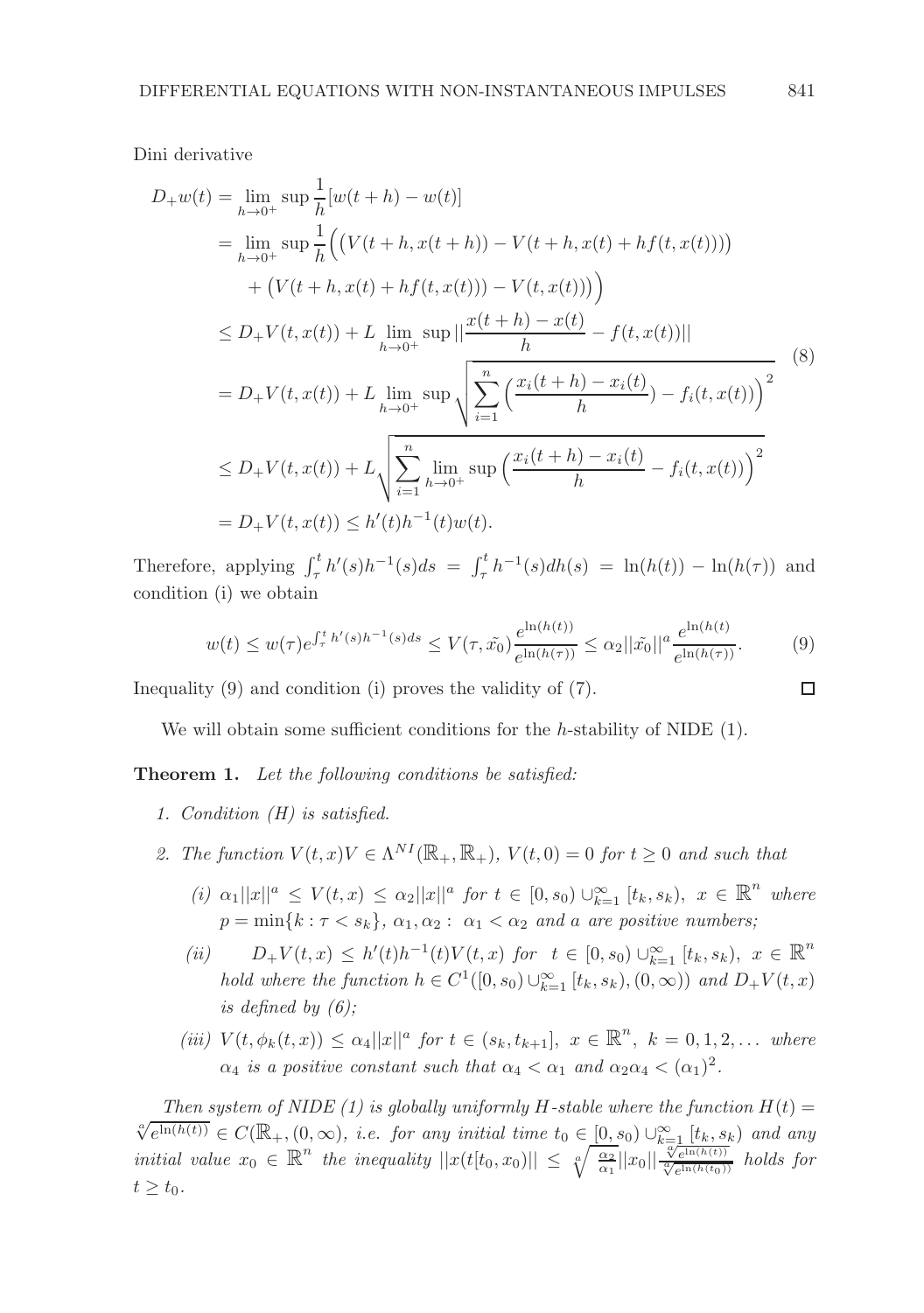*Proof.* Let  $t_0 \in [0, s_0) \cup_{k=1}^{\infty} [t_k, s_k]$  be an arbitrary initial time. Without loss of generality we can assume  $t_0 \in [0, s_0)$ . Consider the solution  $x(t; t_0, x_0)$  of NIDE (1) with arbitrary given  $x_0 \in \mathbb{R}^n$ . We will proof the claim by induction.

Let  $t \in [t_0, s_0]$ . According to Lemma 1 with  $\tau = t_0$ ,  $p = 0$ , and  $\tilde{x}_0 = x_0$  we have

$$
||x(t;t_0,x_0)|| \leq \sqrt[\alpha]{\frac{\alpha_2}{\alpha_1}} ||x_0|| \frac{\sqrt[\alpha]{e^{\ln(h(t))}}}{\sqrt[\alpha]{e^{\ln(h(t_0))}}}, \quad t \in (t_0, s_0].
$$
 (10)

Let  $t \in (s_0, t_1]$ . From inequality (10) for  $t = s_0 - 0$  and condition (iii) we have

$$
\alpha_1 ||x(t; t_0, x_0)||^a \le V(t, x(t; t_0, x_0)) = V(t, \phi_0(t, x(s_0 - 0; t_0, x_0))
$$
  
\n
$$
\le \alpha_4 ||x(s_0 - 0; t_0, x_0)||^a \le \alpha_4 \frac{\alpha_2}{\alpha_1} ||x_0||^a \frac{e^{\ln(h(s_0))}}{e^{\ln(h(t_0))}}
$$
(11)  
\n
$$
\le \alpha_4 ||x(s_0 - 0; t_0, x_0)||^a \le \alpha_4 \frac{\alpha_2}{\alpha_1} ||x_0||^a \frac{e^{\ln(h(s_0))}}{e^{\ln(h(t_0))}}
$$

or

$$
||x(t;t_0,x_0)|| \leq \sqrt[\alpha]{\frac{\alpha_2}{\alpha_1}} \frac{\alpha_4}{\alpha_1} ||x_0|| \frac{\sqrt[\alpha]{e^{\ln(h(t))}}}{\sqrt[\alpha]{e^{\ln(h(t_0))}}} \leq ||x_0|| \frac{\sqrt[\alpha]{e^{\ln(h(t))}}}{\sqrt[\alpha]{e^{\ln(h(t_0))}}}, \quad t \in (s_0, t_1].
$$
 (12)

Let  $t \in (t_1, s_1]$ . The function  $X_1(t) = x(t; t_0, x_0)$ ,  $t \in [t_1, s_1]$  is a solution of the ODE (2) with  $\tau = t_1$  and  $\tilde{x}_0 = x(t_1; t_0, x_0)$ . From Lemma 1 with  $\tau = t_1$ ,  $p = 1$ ,  $\tilde{x}_0 =$  $X_1(t_1)$  we have

$$
||x(t; t_1, X_1(t_1))|| \leq \sqrt[\alpha]{\frac{\alpha_2}{\alpha_1}} ||X_1(t_1)|| \frac{\sqrt[\alpha]{e^{\ln(h(t))}}}{\sqrt[\alpha]{e^{\ln(h(t_1))}}}
$$
  
\n
$$
\leq \sqrt[\alpha]{\frac{\alpha_2}{\alpha_1}} \frac{\sqrt[\alpha]{e^{\ln(h(t))}}}{\sqrt[\alpha]{e^{\ln(h(t_1))}}} ||x_0|| \frac{\sqrt[\alpha]{e^{\ln(h(t_1))}}}{\sqrt[\alpha]{e^{\ln(h(t_0))}}}
$$
  
\n
$$
\leq \sqrt[\alpha]{\frac{\alpha_2}{\alpha_1}} ||x_0|| \frac{\sqrt[\alpha]{e^{\ln(h(t_1))}}}{\sqrt[\alpha]{e^{\ln(h(t_0))}}}, \quad t \in (t_1, s_1].
$$
\n(13)

Let  $t \in (s_1, t_2]$ . From conditions (i) and (iii) and inequality (13) for  $t = s_1$  we have

$$
\alpha_1 ||x(t; t_0, x_0)||^a \le V(t, x(t; t_0, x_0)) = V(t, \phi_1(t, x(s_1 - 0; t_0, x_0))
$$
  
\n
$$
\le \alpha_4 ||x(s_1 - 0; t_0, x_0)||^a \le \alpha_4 \frac{\alpha_2}{\alpha_1} ||x_0||^a \frac{e^{\ln(h(s_1))}}{e^{\ln(h(t_0))}}
$$
\n
$$
\le \alpha_4 \frac{\alpha_2}{\alpha_1} ||x_0||^a \frac{e^{\ln(h(t))}}{e^{\ln(h(t_0))}}
$$
\n(14)

or

$$
||x(t;t_0,x_0)|| \leq \sqrt[\alpha]{\frac{\alpha_2 \alpha_4}{(\alpha_1)^2}} ||x_0|| \frac{\sqrt[\alpha]{e^{\ln(h(t))}}}{\sqrt[\alpha]{e^{\ln(h(t_0))}}} \leq |x_0|| \frac{\sqrt[\alpha]{e^{\ln(h(t))}}}{\sqrt[\alpha]{e^{\ln(h(t_0))}}}, \qquad t \in (s_1, t_2]. \tag{15}
$$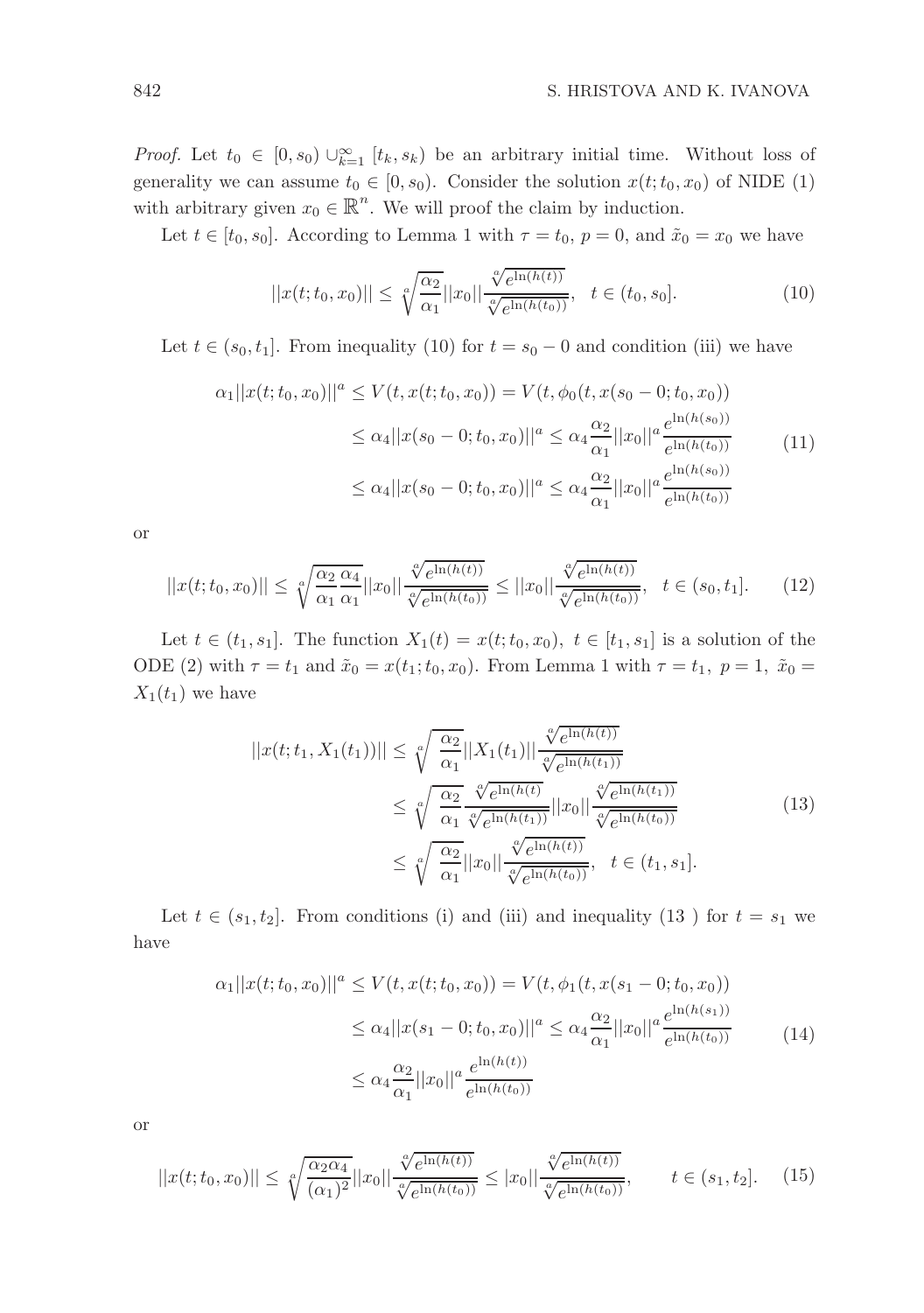Let  $t \in (t_2, s_2]$ . The function  $X_2(t) = x(t; t_0, x_0), t \in [t_2, s_2]$  is a solution of the ODE (2) with  $\tau = t_2$  and  $\tilde{x}_0 = x(t_2; t_0, x_0)$ . From Lemma 1 with  $\tau = t_2$ ,  $p = 2$ ,  $\tilde{x}_0 =$  $X_2(t_2)$  we have

$$
||x(t; t_2, X_1(t_2))|| \leq \sqrt[\alpha]{\frac{\alpha_2}{\alpha_1}} ||X_2(t_2)|| \frac{\sqrt[\alpha]{e^{\ln(h(t))}}}{\sqrt[\alpha]{e^{\ln(h(t_2))}}}
$$
  

$$
\leq \sqrt[\alpha]{\frac{\alpha_2}{\alpha_1}} \frac{\sqrt[\alpha]{e^{\ln(h(t))}}}{\sqrt[\alpha]{e^{\ln(h(t_2))}}} ||x_0|| \frac{\sqrt[\alpha]{e^{\ln(h(t_2))}}}{\sqrt[\alpha]{e^{\ln(h(t_0))}}}
$$
  

$$
\leq \sqrt[\alpha]{\frac{\alpha_2}{\alpha_1}} ||x_0|| \frac{\sqrt[\alpha]{e^{\ln(h(t_2))}}}{\sqrt[\alpha]{e^{\ln(h(t_0))}}}, \quad t \in (t_2, s_2].
$$
 (16)

Continue the above procedure to prove the system of NIDE (1) is globally uniformly H-stable.  $\Box$ 

Remark 3. The condition (iii) of Theorem 1 could be replaced by

(iii\*)  $V(t, \phi_k(t, x)) \leq V(t, x)$  for  $t \in (s_k, t_{k+1}], x \in \mathbb{R}^n, k = 0, 1, 2, \dots$ 

## 5. APPLICATIONS.

**Example 1.** Let the points  $t_k = \frac{(2k-1)\pi}{2}$ ,  $s_k = k\pi$ ,  $k = 1, 2, ...$  be given and  $t_0 \in [t_1, s_1] = [0.5\pi, \pi]$  be an arbitrary point. Consider the initial value problem (IVP) for the nonlinear non-instantaneous impulsive differential equation (NIDE)

$$
x'(t) = x(t) \left( \tan(t) - \frac{0.5}{(1+t)^3} \right) \text{ for } t \in (t_k, s_k], \ k = 1, 2, \dots,
$$
  
\n
$$
x(t) = \frac{0.09t}{t+1} x(s_k - 0) \quad \text{for } t \in (s_k, t_{k+1}], \ k = 1, 2, \dots,
$$
  
\n
$$
x(t_0) = x_0,
$$
\n(17)

where  $x_0 \in \mathbb{R}$ .

Consider the Lyapunov function  $V(t, x) = (\cos^2(t) + 0.1)x^2$ .

The condition (i) of Theorem 1 is satisfied with  $\alpha_1 = 0.1, \ \alpha_2 = 1.1, \ a = 2.$ 

Let  $t \in (s_k, t_k]$ ,  $k = 1, 2, \ldots$  Then  $V(t, \phi_k(t,x)) = (\cos^2(t) + 0.1)(\frac{0.09t}{t+1})^2 x^2 \le$  $1.1(0.09)^2 x^2 \le \alpha_4 ||x||^a$  with  $a = 2$ ,  $\alpha_4 = 0.00891 < 0.1$  and  $\alpha_2 \alpha_4 = 0.009801 <$  $0.01\alpha_1^2$ . Therefore, the condition (iii) of Theorem 1 is satisfied.

Let  $t \in \bigcup_{k=1}^{\infty} [t_k, s_k], x \in \mathbb{R}^n$ . Consider the function  $h(t) = \frac{1}{1+t}, t \geq 0$  with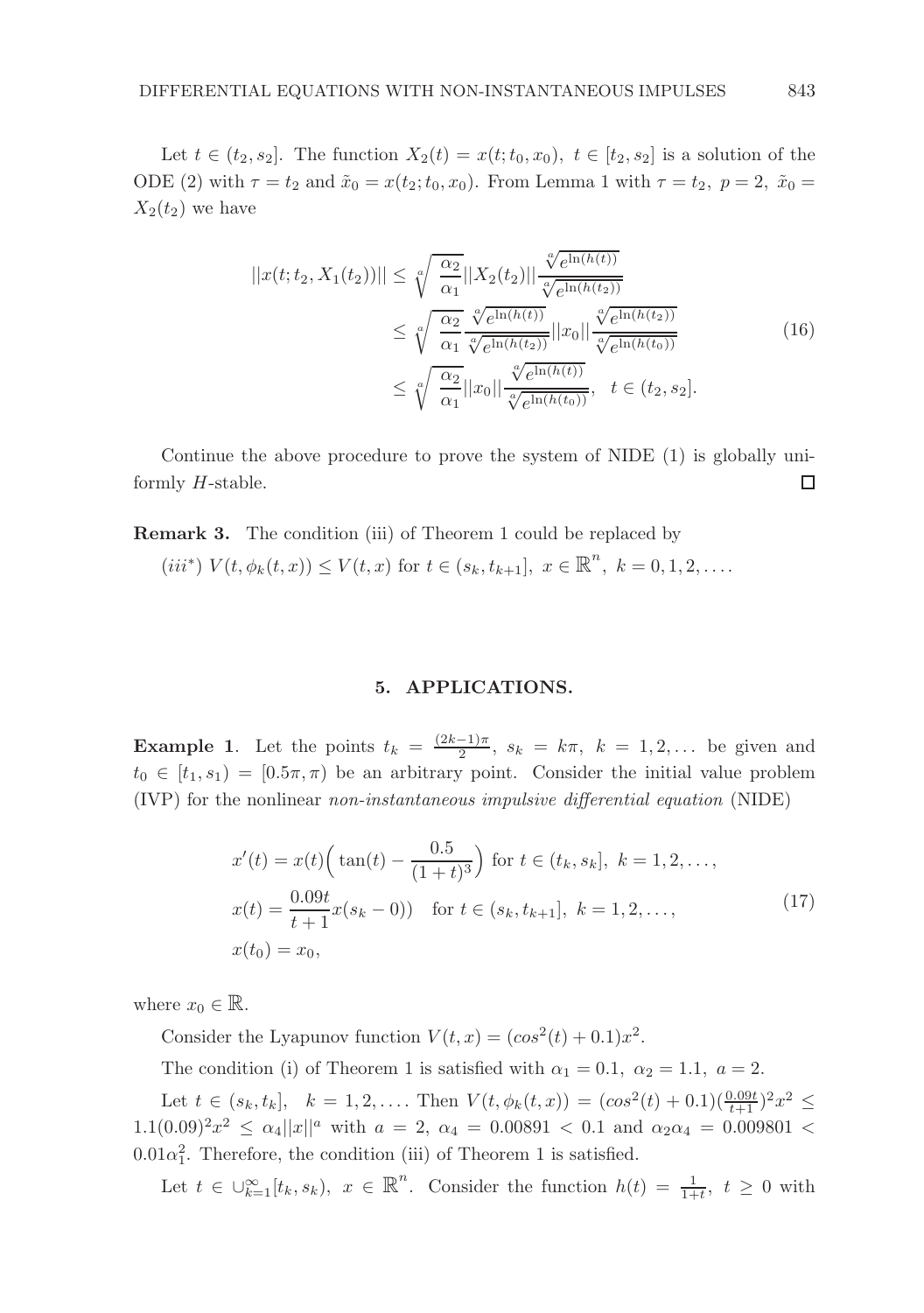

Figure 1: Graphs of the solutions of (17) with different initial values

$$
h'(t) = -\frac{1}{(1+t)^2} \text{ and } \frac{h'(t)}{h^{-1}(t)} = -\frac{1}{(1+t)^3}. \text{ Then the derivative}
$$
  
\n
$$
D_+V(t,x) = -2\cos(t)\sin(t)x^2 + 2(\cos^2(t) + 0.1)xf(t,x)
$$
  
\n
$$
= -2\cos(t)\sin(t)x^2 + 2(\cos^2(t) + 0.1)(-0.5\frac{1}{(1+t)^3} + \tan(t))x^2
$$
  
\n
$$
= -2\cos(t)\sin(t)x^2 - \frac{\cos^2(t)x^2}{(1+t)^3} - \frac{0.1x^2}{(1+t)^3} + 2\cos(t)\sin(t)x^2 + 0.2\tan(t)x^2
$$
  
\n
$$
\leq (-\frac{1}{(1+t)^3}\cos^2(t) - 0.1\frac{1}{(1+t)^3})x^2 = -\frac{1}{(1+t)^3}V(t,x), \quad t \in \bigcup_{k=1}^{\infty} (t_k, s_k].
$$
\n(18)

Therefore, the condition (ii) of Theorem 1 is satisfied with  $h(t)$ .

According to Theorem 1 the solution of NIDE $(17)$  is  $H$ -stable, i.e. the solution of NIDE satisfies

$$
||x(t; t_0, x_0)|| \le \sqrt{11} ||x_0|| \sqrt{e^{\ln(\frac{1+t_0}{1+t})}}, \quad t \ge t_0.
$$
 (19)

The graphs of the solutions with  $t_0 = 2$  and various initial values are given on Figure 1.

**Example 2.** Let the points  $t_k = k$ ,  $s_k = k + 0.75$ ,  $k = 1, 2, \ldots$  be given and  $t_0 \in [1, 1.75)$  be an arbitrary point. Consider the initial value problem (IVP) for the nonlinear non-instantaneous impulsive differential equation (NIDE)

$$
x'(t) = -0.5x(t)\left(\frac{1}{(1.1t+1)(1+t)} + \frac{1}{(1+t)^3}\right) \text{ for } t \in (t_k, s_k], \ k = 1, 2, \dots,
$$
  
\n
$$
x(t) = \frac{0.09t}{t+1}x(s_k - 0) \text{ for } t \in (s_k, t_{k+1}], \ k = 1, 2, \dots,
$$
  
\n
$$
x(t_0) = x_0,
$$
\n(20)

where  $x_0 \in \mathbb{R}$ .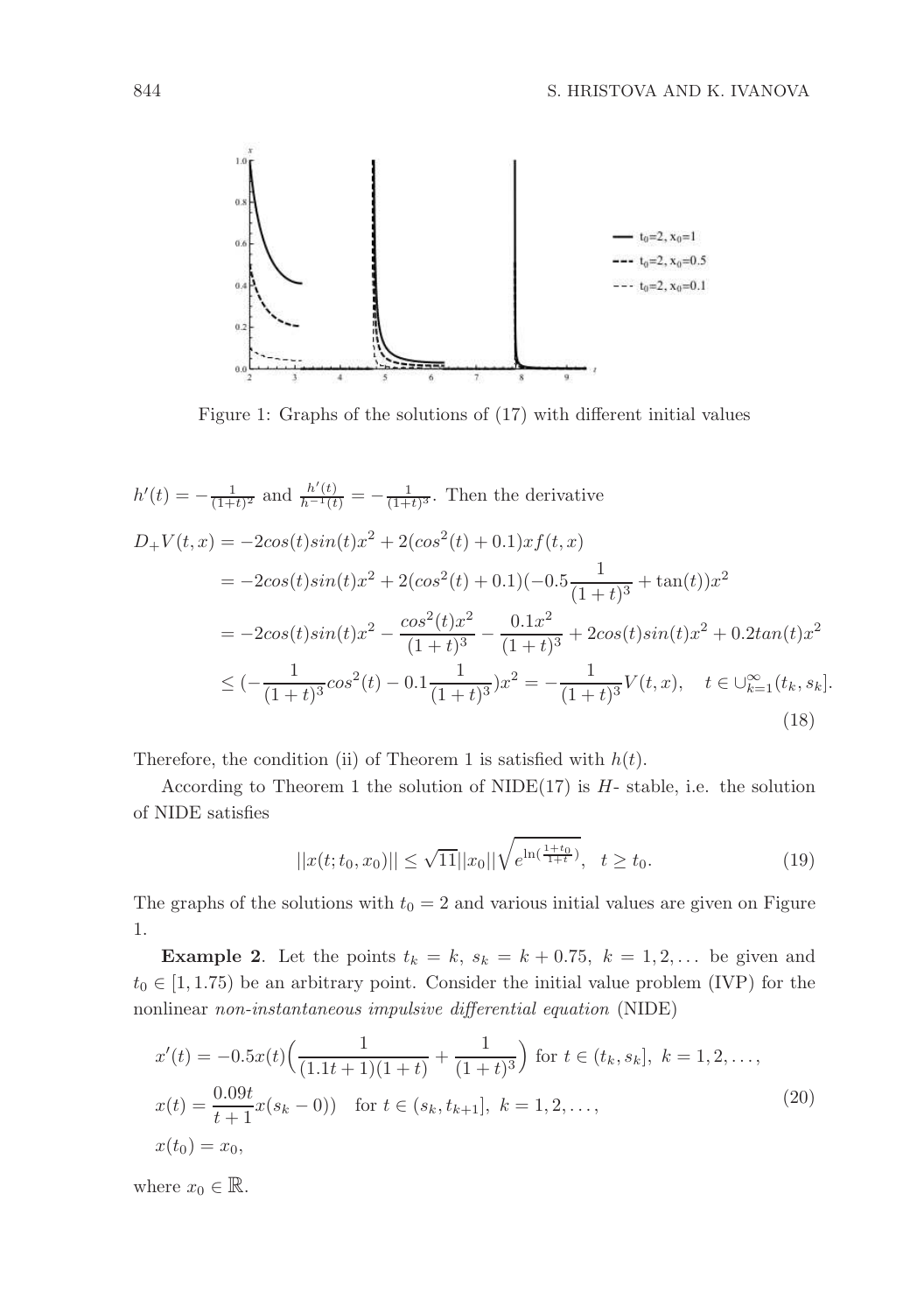Consider the Lyapunov function  $V(t, x) = \frac{1.1t+1}{t+1}x^2$  for  $t \ge 0$  and  $x \in R$ . The condition (i) of Theorem 1 is satisfied with  $\alpha_1 = 1$ ,  $\alpha_2 = 1.1$ ,  $a = 2$ . Let  $t \in (s_k, t_k]$ ,  $k = 1, 2, \ldots$  Then  $V(t, \phi_k(t, x)) = \frac{1.1t + 1}{t+1} (\frac{0.09t}{t+1})^2 x^2 \le 1.1(0.09)^2 x^2 \le$  $\alpha_4||x||^a$  with  $a = 2$ ,  $\alpha_4 = 0.00891 < 1 = \alpha_1$  and  $\alpha_2\alpha_4 = 1.1(0.00891) < (\alpha_1)^2 = 1$ . Therefore, the condition (iii) of Theorem 1 is satisfied.

Let  $t \in \bigcup_{k=1}^{\infty} [t_k, s_k)$ ,  $x \in \mathbb{R}^n$ . Consider the function  $h(t) = \frac{1}{1+t}$ ,  $t \geq 0$  with  $h'(t) = -\frac{1}{(1+t)^2}$  and  $\frac{h'(t)}{h^{-1}(t)} = -\frac{1}{(1+t)^3}$ . Then the derivative

$$
D_{+}V(t,x) = \frac{0.1}{(1+t)^{2}}x^{2} + 2(\frac{t}{1+t} + 0.1)xf(t,x)
$$
  
\n
$$
= \frac{1}{(1+t)^{2}}x^{2} - \frac{1.1t+1}{t+1}(\frac{1}{(1.1t+1)(1+t)} + \frac{1}{(1+t)^{3}})x^{2}
$$
  
\n
$$
= \frac{1}{(1+t)^{2}}x^{2} + \left(-\frac{1}{(1+t)^{2}} - \frac{1.1t+1}{(1+t)^{4}}\right)x^{2}
$$
  
\n
$$
= -\frac{1.1t+1}{(1+t)^{4}}x^{2} = -\frac{1}{(1+t)^{3}}\frac{1.1t+1}{t+1}x^{2} = -\frac{1}{(1+t)^{3}}V(t,x), \quad t \in \bigcup_{k=1}^{\infty} (t_{k}, s_{k}).
$$
\n(21)

Therefore, the condition (ii) of Theorem 1 is satisfied with  $h(t)$ .

According to Theorem 1 any solution of satisfies

$$
||x(t;t_0,x_0)|| \leq \sqrt{1.1}||x_0||\sqrt{e^{\frac{\ln(1+t_0)}{\ln(1+t)}}}, \quad t \geq t_0.
$$

## ACKNOWLEDGMENTS

Research was partially supported by Fund MU19-FMI-009, Fund Scientific Research, University of Plovdiv Paisii Hilendarski.

#### REFERENCES

- [1] Agarwal R.P., Hristova S., Strict stability in terms of two measures for impulsive differential equations with 'supremum', Appl. Anal., 91 (7), 2012, 1379-1392.
- [2] Agarwal, R., Hristova, S., O'Regan, D., Lyapunov functions and strict stability of Caputo fractional differential equations, Adv. Diff. Eq., 2015, 1, (2015), Article No. 346, 1–20.
- [3] R. Agarwal, D. O'Regan, S. Hristova, Stability by Lyapunov like functions of nonlinear differential equations with non-instantaneous impulses, J. Appl. Math. Comput., 53, 1, (2017),147–168.